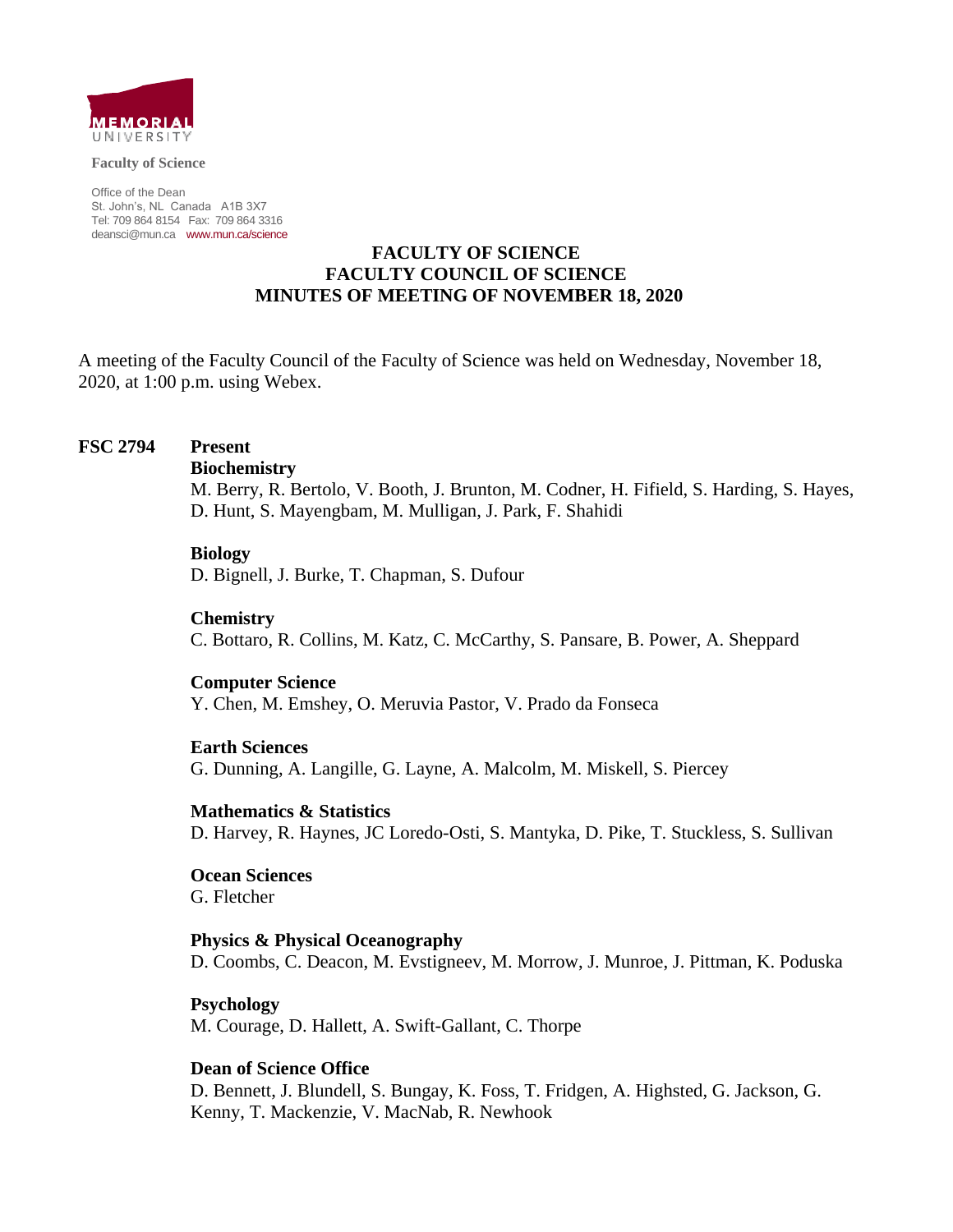## **Graduate Students**  A. Alfosool. G. Diaz Cruz, T. Youssef

#### **Engineering and Applied Science:** X. Duan

# **Grenfell campus:**

S. Barkanova

# **Medicine:**

R. Russell

**FSC 2795 Regrets**: B. Snook

## **FSC 2796 Adoption of Minutes Moved:** Minutes of the meeting of September 16, 2020, meeting be adopted (Berry/ Sullivan). **Carried.**

- **FSC 2797 Business Arising:** None
- **FSC 2798 Correspondence:** None

# **FSC 2799 Reports of Standing Committees:**

# **A. Undergraduate Studies Committee:**

- Presented by Shannon Sullivan, Chair, Undergraduate Studies Committee
- **a.** Department of Biochemistry, proposal for new course, BIOC 1600, Food, Drugs, and Your Body (Sullivan/Berry) **Carried.**
- **b.** Department of Biochemistry, proposal for Special Topics Course, BIOC 4232, Enzymes and Receptors, approved by the committee and presented for information only.
- **c.** Department of Chemistry, proposal to amend course, CHEM 1010, Introductory Chemistry I (Sullivan/Pansare) **Carried.**
- **d.** Department of Chemistry, proposal for new course, CHEM 4310, Surface and Interface Science (Sullivan/Pansare) **Carried.**
- **e.** Department of Chemistry, proposal for new course, CHEM 4431, Heterocyclic Chemistry (Sullivan/Pansare) **Carried.**
- **f.** Department of Chemistry, proposed calendar change to add new Special Topics course number blocks (Sullivan/Mantyka) **Carried.**

# **B. Graduate Studies Committee:**

- **a.** Department of Biology, Request for Approval of a Graduate Course, BIOL 6052, Plant Pathology (Layne/Chapman) **Carried.**
- **b.** Department of Mathematics and Statistics, Special Topics course, MATH 6215, Deep Learning and Deep Reinforcement Learning, approved by the committee and presented for information only.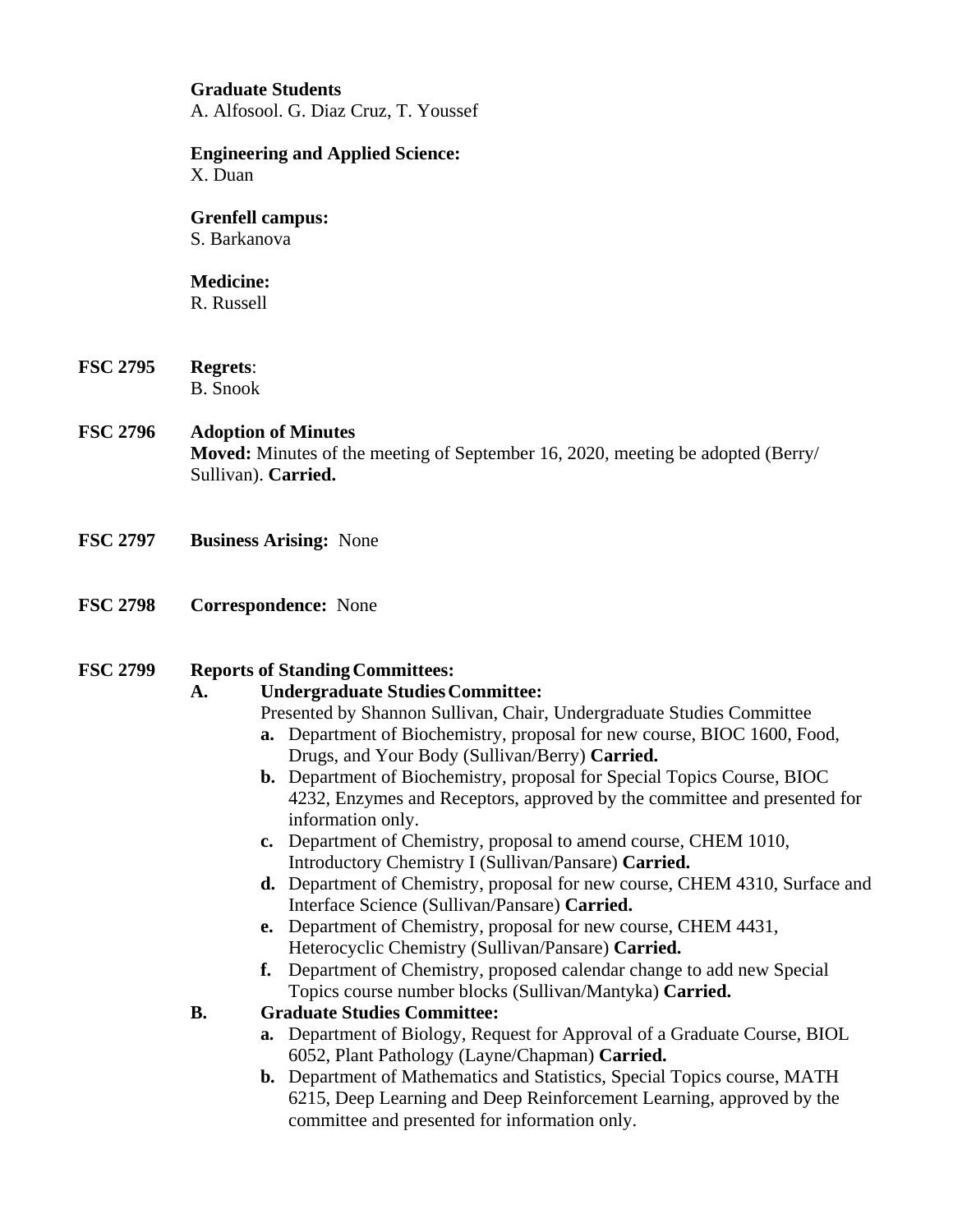- **c.** School of Graduate Studies calendar changes proposal revising the 'Pass (with conditions)' category. Faculty of Science Faculty Council supports these changes. (Layne/Bottaro)
- **C. Nominating Committee:** No business.
- **D. Library Committee:** No business.

## **FSC 2800 Report of the Dean**

Presented by Travis Fridgen, Acting Dean

## **1. Minister Visit to Ocean Sciences**

Andrew Parsons, Minister of Industry, Energy, and Technology is currently visiting the Department of Ocean Sciences in preparation for a nearly \$1.6 M announcement of Industry, Energy, and Technology provincial matching funding, and almost half of that is going to researchers in the Faculty of Science and specifically to Primary applicants Chris Kozak of Chemistry, Scott Harding of Biochemistry, and Kurt Gamperl of Ocean Sciences.

I am also aware that the Faculty did extremely well in the latest round of CFI funding, which was announced just this morning.

### 2. **Bonne Bay Marine Station**

As of January 1, 2021, the operations of the Bonne Bay Marine Station will be transferred to Grenfell Campus. The Faculty of Science will remain a prioritized user of the facility in both our teaching and research activities, and we will also be part of the user group committee.

# 3. **The (Petri) Dish**

Volume 1, Issue 1 of The (Petri) Dish, The New Faculty of Science Newsletter, was published in November. I would like to congratulate Kelly Foss for a wonderful job. If you have any ideas or stories for this short monthly newsletter, please send them to Kelly [\(kfoss@mun.ca\)](mailto:kfoss@mun.ca).

### 4. **Gradual Return to Campus**

For the last few months non-academic staff have been able to access campus by making a special request. On November  $10<sup>th</sup>$  the University announced the next phase of the gradual return to campus for non-academic employees. Beginning November 23<sup>rd</sup>, staff are being asked to return to campus a minimum of two days per week in order to expand services for graduate and undergraduate students, as well as faculty. The staff in the Faculty of Science have been going above and beyond to provide administrative services, teaching, and advising for our students, and they should be commended. Messages received by the University indicate that students are struggling without direct contact with us and that they would greatly benefit from some face-to-face interactions as soon as that becomes possible. This does not mean there will be free-for-all access to staff by students. The return of staff to campus will lead to a gradual increase in on-campus student services over the winter semester. I believe that this is an important first step in opening campus more fully to students, including having in-person classes, which could occur as early as the spring semester. This step will also help the University evaluate further